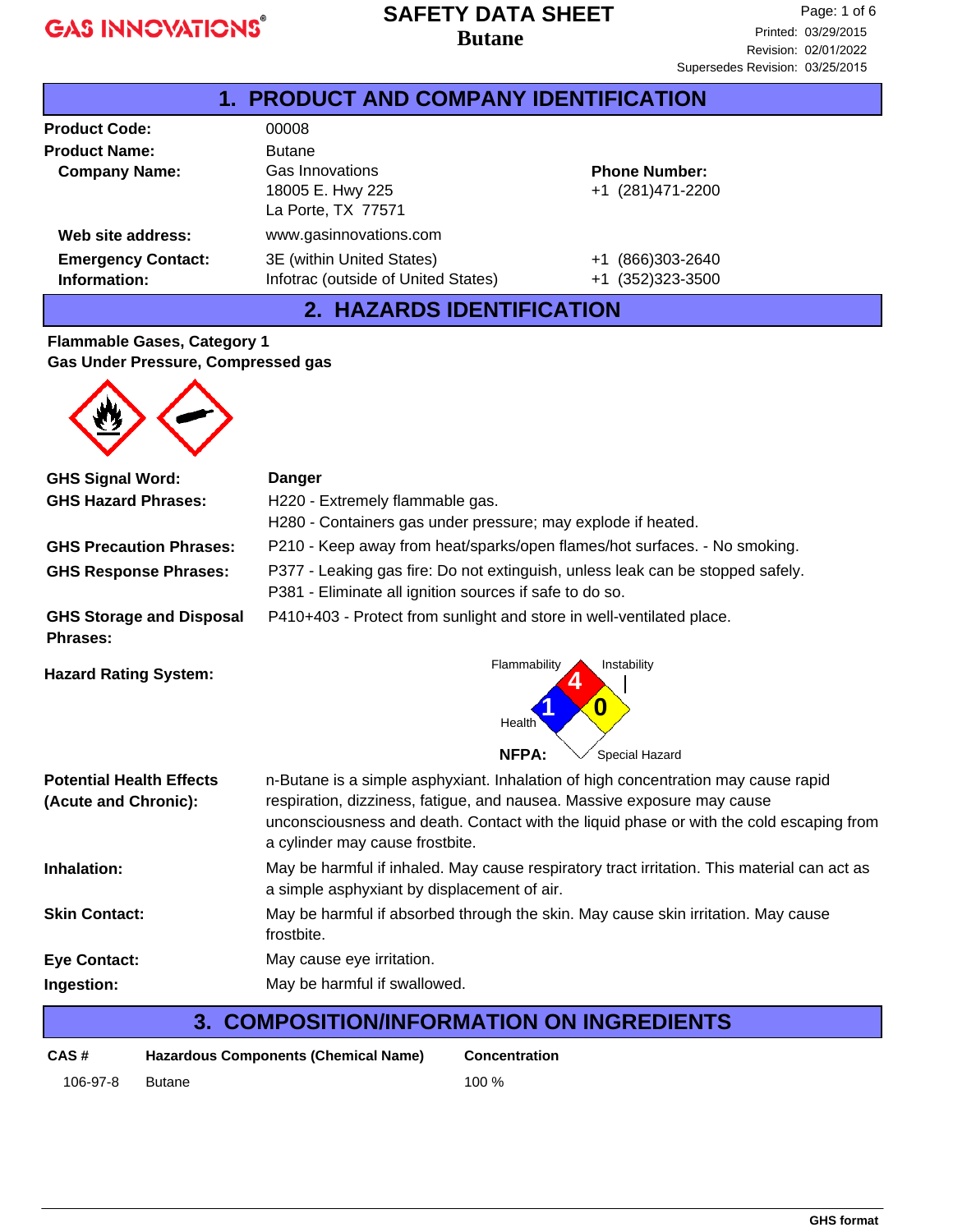### **Butane SAFETY DATA SHEET**

|                                                                                                   | <b>4. FIRST AID MEASURES</b>                                                                                                                                                                                                                                                                                                                                                                                                                                                                                                                                                                                                                                                                                                                                                                                                                                                                                                                                                                                                                             |
|---------------------------------------------------------------------------------------------------|----------------------------------------------------------------------------------------------------------------------------------------------------------------------------------------------------------------------------------------------------------------------------------------------------------------------------------------------------------------------------------------------------------------------------------------------------------------------------------------------------------------------------------------------------------------------------------------------------------------------------------------------------------------------------------------------------------------------------------------------------------------------------------------------------------------------------------------------------------------------------------------------------------------------------------------------------------------------------------------------------------------------------------------------------------|
| <b>Emergency and First Aid</b>                                                                    | Consult a physician. Show this safety data sheet to the doctor in attendance. Move out of                                                                                                                                                                                                                                                                                                                                                                                                                                                                                                                                                                                                                                                                                                                                                                                                                                                                                                                                                                |
| <b>Procedures:</b>                                                                                | dangerous area.                                                                                                                                                                                                                                                                                                                                                                                                                                                                                                                                                                                                                                                                                                                                                                                                                                                                                                                                                                                                                                          |
| In Case of Inhalation:                                                                            | If breathed in, move person into fresh air. If not breathing give artificial respiration,<br>preferably mouth-to-mouth. If breathing is difficult, give oxygen. Call a physician.                                                                                                                                                                                                                                                                                                                                                                                                                                                                                                                                                                                                                                                                                                                                                                                                                                                                        |
| In Case of Skin Contact:                                                                          | Wash skin with soap and water. If skin irritation occurs, get medical advice/attention.                                                                                                                                                                                                                                                                                                                                                                                                                                                                                                                                                                                                                                                                                                                                                                                                                                                                                                                                                                  |
| In Case of Eye Contact:                                                                           | Immediately flush eyes with plenty of water for at least 15 minutes. Hold eyelids apart<br>and flush eyes with plenty of water. After initial flushings, remove any contact lenses<br>and continue flushing for at least 15 minutes. Have eyes examined and tested by<br>medical personnel.                                                                                                                                                                                                                                                                                                                                                                                                                                                                                                                                                                                                                                                                                                                                                              |
| In Case of Ingestion:                                                                             | Not expected to be a primary route of exposure.                                                                                                                                                                                                                                                                                                                                                                                                                                                                                                                                                                                                                                                                                                                                                                                                                                                                                                                                                                                                          |
|                                                                                                   | <b>5. FIRE FIGHTING MEASURES</b>                                                                                                                                                                                                                                                                                                                                                                                                                                                                                                                                                                                                                                                                                                                                                                                                                                                                                                                                                                                                                         |
| Flash Pt:                                                                                         | Method Used: Not Applicable<br>NA .                                                                                                                                                                                                                                                                                                                                                                                                                                                                                                                                                                                                                                                                                                                                                                                                                                                                                                                                                                                                                      |
| <b>Explosive Limits:</b>                                                                          | UEL: 8.4 %(V)<br>LEL: $1.8\%$ (V)                                                                                                                                                                                                                                                                                                                                                                                                                                                                                                                                                                                                                                                                                                                                                                                                                                                                                                                                                                                                                        |
| <b>Autoignition Pt:</b>                                                                           | 430 C (806 F)                                                                                                                                                                                                                                                                                                                                                                                                                                                                                                                                                                                                                                                                                                                                                                                                                                                                                                                                                                                                                                            |
|                                                                                                   | Suitable Extinguishing Media: The only safe way to extinguish an n-butane fire is to stop the flow of gas. If the flow<br>cannot be stopped, let the fire burn out while cooling the cylinder and the surrounding<br>areas using a water spray.                                                                                                                                                                                                                                                                                                                                                                                                                                                                                                                                                                                                                                                                                                                                                                                                          |
| <b>Fire Fighting Instructions:</b><br><b>Flammable Properties and</b>                             | Personnel may have to wear approach-type protective suits and positive pressure<br>self-contained breathing apparatus. Firefighters' turnout gear may be inadequate. Small<br>secondary fires may be brought under control by using carbon dioxide or a dry chemical<br>fire extinguisher and stopping the flow. Cylinders exposed to fire may rupture with violent<br>force. Extinguish surrounding fire and keep cylinders cool by applying water from a<br>maximum possible distance with a water spray. Flammable gases may spread from a<br>spill after the fire is extinguished and be subject to re-ignition.<br>High temperatures and fire conditions can result in the formation of carbon monoxide                                                                                                                                                                                                                                                                                                                                             |
| Hazards:                                                                                          | and carbon dioxide.                                                                                                                                                                                                                                                                                                                                                                                                                                                                                                                                                                                                                                                                                                                                                                                                                                                                                                                                                                                                                                      |
|                                                                                                   | <b>6. ACCIDENTAL RELEASE MEASURES</b>                                                                                                                                                                                                                                                                                                                                                                                                                                                                                                                                                                                                                                                                                                                                                                                                                                                                                                                                                                                                                    |
| <b>Protective Precautions,</b><br><b>Protective Equipment and</b><br><b>Emergency Procedures:</b> | Use proper personal protective equipment as indicated in Section 8.                                                                                                                                                                                                                                                                                                                                                                                                                                                                                                                                                                                                                                                                                                                                                                                                                                                                                                                                                                                      |
| <b>Steps To Be Taken In Case</b><br><b>Material Is Released Or</b><br>Spilled:                    | Shut off all sources of ignition. Ventilate the area. For controlling larger flows, personnel<br>may have to wear approach-type protective suits and self-contained breathing<br>apparatus.                                                                                                                                                                                                                                                                                                                                                                                                                                                                                                                                                                                                                                                                                                                                                                                                                                                              |
|                                                                                                   | <b>7. HANDLING AND STORAGE</b>                                                                                                                                                                                                                                                                                                                                                                                                                                                                                                                                                                                                                                                                                                                                                                                                                                                                                                                                                                                                                           |
| <b>Precautions To Be Taken in</b><br>Handling:                                                    | Avoid inhalation of vapor or mist. Keep away from heat, sparks and flame. Keep away<br>from sources of ignition - No smoking. Use spark-proof tools and explosion proof<br>equipment. Use in a closed system. Secure all lines and equipment. Install check valves<br>or traps to prevent suckback to the cylinder. Ground all lines and equipment. Leak check<br>the lines and equipment. Have an emergency plan covering steps to be taken in the<br>event of an accidental release.<br>Wear leather safety gloves and safety shoes when handling cylinders. Protect cylinders<br>from physical damage; do not drag, roll, slide or drop. While moving cylinder, always<br>keep in place removable valve cover. Never attempt to lift a cylinder by its cap; the cap<br>is intended solely to protect the valve. When moving cylinders, even for short distances,<br>use a cart (trolley, hand truck, etc.) designed to transport cylinders. Never insert an<br>object (e.g., wrench, screwdriver, pry bar) into cap openings; doing so may damage the |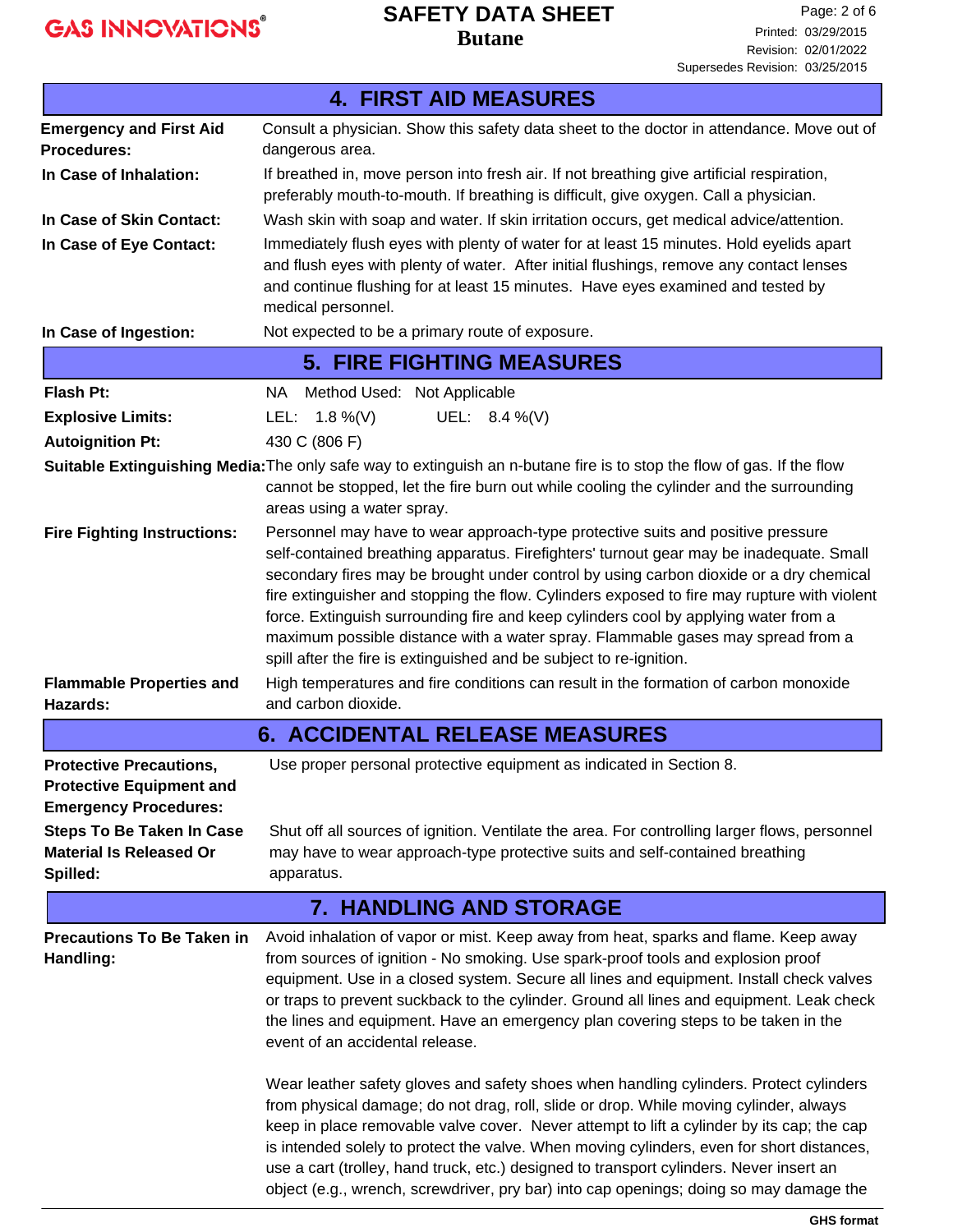|  | <b>GAS INNOVATIONS®</b> |  |
|--|-------------------------|--|
|--|-------------------------|--|

#### **Butane SAFETY DATA SHEET**

Page: 3 of 6 Printed: 03/29/2015 Revision: 02/01/2022 Supersedes Revision: 03/25/2015

valve and cause a leak. Use an adjustable strap wrench to remove over-tight or rusted caps. Slowly open the valve. If the valve is hard to open, discontinue use and contact your supplier. Close the container valve after each use; keep closed even when empty. Never apply flame or localized heat directly to any part of the container. High temperatures may damage the container and could cause the pressure relief device to fail prematurely, venting the container contents. Cylinders should be stored and used in dry, well-ventilated areas away from sources of heat or ignition. Store away from oxidizers. **Precautions To Be Taken in Storing:** When handling product under pressure, use piping and equipment adequately designed to withstand the pressures to be encountered. Never work on a pressurized system. Use a back flow preventive device in the piping. Gases can cause rapid suffocation because of oxygen deficiency; store and use with adequate ventilation. If a leak occurs, close the container valve and blow down the system in a safe and environmentally correct manner in compliance with all international, federal/national, state/provincial, and local laws; then repair the leak. Never place a container where it may become part of an electrical circuit. **Other Precautions:**

### **8. EXPOSURE CONTROLS/PERSONAL PROTECTION**

| CAS#                                            | <b>Partial Chemical Name</b>                                                                                                                                                                                       |                                                                                                                               | <b>OSHA TWA</b>                                                                                                                                                                                                                         | <b>ACGIH TWA</b> | <b>Other Limits</b> |  |
|-------------------------------------------------|--------------------------------------------------------------------------------------------------------------------------------------------------------------------------------------------------------------------|-------------------------------------------------------------------------------------------------------------------------------|-----------------------------------------------------------------------------------------------------------------------------------------------------------------------------------------------------------------------------------------|------------------|---------------------|--|
| 106-97-8                                        | <b>Butane</b>                                                                                                                                                                                                      |                                                                                                                               | No data.                                                                                                                                                                                                                                | TLV: (800 ppm)   | No data.            |  |
| <b>Respiratory Equipment</b><br>(Specify Type): |                                                                                                                                                                                                                    |                                                                                                                               | If exposure limits are exceeded or respiratory irritation is experienced, NIOSH/MSHA<br>approved respiratory protection should be worn. Gas displaces the air and causes a<br>deficiency of oxygen and the possibility of asphyxiation. |                  |                     |  |
| <b>Eye Protection:</b>                          |                                                                                                                                                                                                                    |                                                                                                                               | Wear safety glasses when handling cylinders; vapor-proof goggles and a face shield<br>during cylinder change out or whenever contact with product is possible. Select eye<br>protection in accordance with OSHA 29 CFR 1910.133.        |                  |                     |  |
| <b>Protective Gloves:</b>                       |                                                                                                                                                                                                                    |                                                                                                                               | Wear appropriate gloves to prevent skin exposure.                                                                                                                                                                                       |                  |                     |  |
| <b>Other Protective Clothing:</b>               |                                                                                                                                                                                                                    |                                                                                                                               | Not required under normal use conditions.                                                                                                                                                                                               |                  |                     |  |
|                                                 | Use explosion-proof ventilation equipment. Facilities storing or utilizing this material<br><b>Engineering Controls</b><br>(Ventilation etc.):<br>should be equipped with an eyewash facility and a safety shower. |                                                                                                                               |                                                                                                                                                                                                                                         |                  |                     |  |
| <b>Practices:</b>                               | Work/Hygienic/Maintenance                                                                                                                                                                                          | Handle in accordance with good industrial hygiene and safety practice. Wash hands<br>before breaks and at the end of workday. |                                                                                                                                                                                                                                         |                  |                     |  |
|                                                 |                                                                                                                                                                                                                    |                                                                                                                               | <b>9. PHYSICAL AND CHEMICAL PROPERTIES</b>                                                                                                                                                                                              |                  |                     |  |
| <b>Physical States:</b>                         |                                                                                                                                                                                                                    | [X] Gas<br>[ ] Liquid                                                                                                         | [ ] Solid                                                                                                                                                                                                                               |                  |                     |  |
| <b>Appearance and Odor:</b>                     |                                                                                                                                                                                                                    | Appearance: colorless.                                                                                                        |                                                                                                                                                                                                                                         |                  |                     |  |
| Odor: Characteristic natural gas odor.          |                                                                                                                                                                                                                    |                                                                                                                               |                                                                                                                                                                                                                                         |                  |                     |  |
|                                                 |                                                                                                                                                                                                                    |                                                                                                                               | Specific Volume: 0.400 m3/kg, 6.4 ft3/lb @ 1 atm, 21.1C.                                                                                                                                                                                |                  |                     |  |
|                                                 |                                                                                                                                                                                                                    |                                                                                                                               | Solubility in Water: 3.147 cm3/100 cm3 water @ 1 atm, 0 C.                                                                                                                                                                              |                  |                     |  |
| <b>Freezing Point:</b>                          |                                                                                                                                                                                                                    | $-138$ C ( $-217$ F)                                                                                                          |                                                                                                                                                                                                                                         |                  |                     |  |
| <b>Boiling Point:</b>                           | $-0.60$ C (30.9 F)                                                                                                                                                                                                 |                                                                                                                               |                                                                                                                                                                                                                                         |                  |                     |  |
|                                                 | <b>Decomposition Temperature: NA</b>                                                                                                                                                                               |                                                                                                                               |                                                                                                                                                                                                                                         |                  |                     |  |
|                                                 |                                                                                                                                                                                                                    |                                                                                                                               |                                                                                                                                                                                                                                         |                  |                     |  |
| <b>Autoignition Pt:</b>                         |                                                                                                                                                                                                                    | 430 C (806 F)                                                                                                                 |                                                                                                                                                                                                                                         |                  |                     |  |
| Flash Pt:                                       |                                                                                                                                                                                                                    | NA Method Used: Not Applicable                                                                                                |                                                                                                                                                                                                                                         |                  |                     |  |
| <b>Explosive Limits:</b>                        |                                                                                                                                                                                                                    | LEL: $1.8\%$ (V)                                                                                                              | UEL: $8.4\%$ (V)                                                                                                                                                                                                                        |                  |                     |  |
| <b>Density:</b>                                 | Specific Gravity (Water = 1):                                                                                                                                                                                      | <b>NA</b><br>$2.11 - @ 1 atm$                                                                                                 | at 20.0 C (68.0 F)                                                                                                                                                                                                                      |                  |                     |  |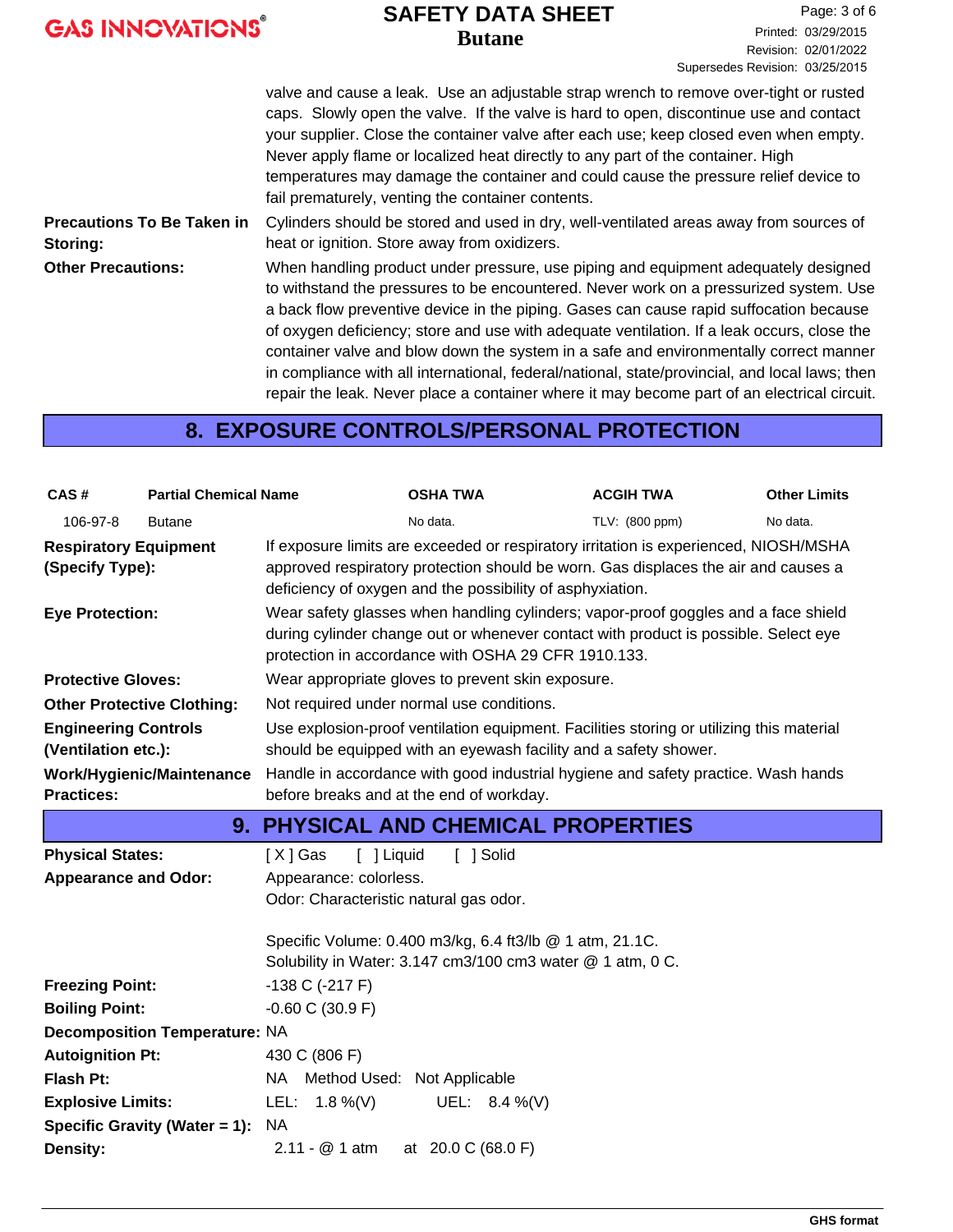### **Butane SAFETY DATA SHEET**

| <b>Bulk density:</b>                                       | <b>NA</b>                                                                                                       |  |  |
|------------------------------------------------------------|-----------------------------------------------------------------------------------------------------------------|--|--|
| Vapor Pressure (vs. Air or                                 | 16.3 PSI<br>at 21.1 C (70.0 F)                                                                                  |  |  |
| $mm Hg$ ):                                                 |                                                                                                                 |  |  |
| Vapor Density (vs. $Air = 1$ ):                            | NA.                                                                                                             |  |  |
| <b>Evaporation Rate:</b>                                   | NA                                                                                                              |  |  |
| <b>Solubility in Water:</b>                                | 0 C (32.0 F)<br>3.147cm3 - per 100 cm3 at                                                                       |  |  |
| <b>Saturated Vapor</b>                                     | <b>NA</b>                                                                                                       |  |  |
| <b>Concentration:</b>                                      |                                                                                                                 |  |  |
| <b>Viscosity:</b>                                          | <b>NA</b>                                                                                                       |  |  |
| pH:                                                        | <b>NA</b>                                                                                                       |  |  |
| <b>Percent Volatile:</b>                                   | <b>NA</b>                                                                                                       |  |  |
| VOC / Volume:                                              | <b>NA</b>                                                                                                       |  |  |
| <b>Particle Size:</b>                                      | <b>NA</b>                                                                                                       |  |  |
| <b>Heat Value:</b>                                         | <b>NA</b>                                                                                                       |  |  |
| <b>Corrosion Rate:</b>                                     | <b>NA</b>                                                                                                       |  |  |
| Molecular Formula & Weight: C4H10                          | 58.124                                                                                                          |  |  |
|                                                            | <b>10. STABILITY AND REACTIVITY</b>                                                                             |  |  |
| <b>Reactivity:</b>                                         | High temperatures and fire conditions can result in the formation of carbon monoxide<br>and carbon dioxide.     |  |  |
| <b>Stability:</b>                                          | Stable [X]<br>Unstable [ ]                                                                                      |  |  |
| <b>Conditions To Avoid -</b>                               | Heat, flames and sparks. No smoking.                                                                            |  |  |
| Instability:                                               |                                                                                                                 |  |  |
| <b>Incompatibility - Materials To Oxidizing materials.</b> |                                                                                                                 |  |  |
| Avoid:                                                     |                                                                                                                 |  |  |
|                                                            | Hazardous Decomposition Or High temperatures and fire conditions can result in the formation of carbon monoxide |  |  |
| <b>Byproducts:</b>                                         | and carbon dioxide.                                                                                             |  |  |
| <b>Possibility of Hazardous</b><br><b>Reactions:</b>       | Will occur [ ]<br>Will not occur [X]                                                                            |  |  |
| <b>Conditions To Avoid -</b>                               | No data available.                                                                                              |  |  |
| <b>Hazardous Reactions:</b>                                |                                                                                                                 |  |  |
|                                                            | <b>11. TOXICOLOGICAL INFORMATION</b>                                                                            |  |  |
| <b>Toxicological Information:</b>                          | Epidemiology: No information available.                                                                         |  |  |
|                                                            | Teratogenicity: No information available.                                                                       |  |  |
|                                                            | Reproductive Effects: No information available.                                                                 |  |  |
|                                                            | Mutagenicity: No information available.                                                                         |  |  |
|                                                            | Neurotoxicity: No information available.                                                                        |  |  |
|                                                            | Other Studies: CAS# 106-97-8:                                                                                   |  |  |
|                                                            | Acute toxicity, LC50, Inhalation, Rat, 658 g/m3, 4H.                                                            |  |  |
| Carcinogenicity:                                           | NTP? No<br>IARC Monographs? No<br><b>OSHA Regulated? No</b>                                                     |  |  |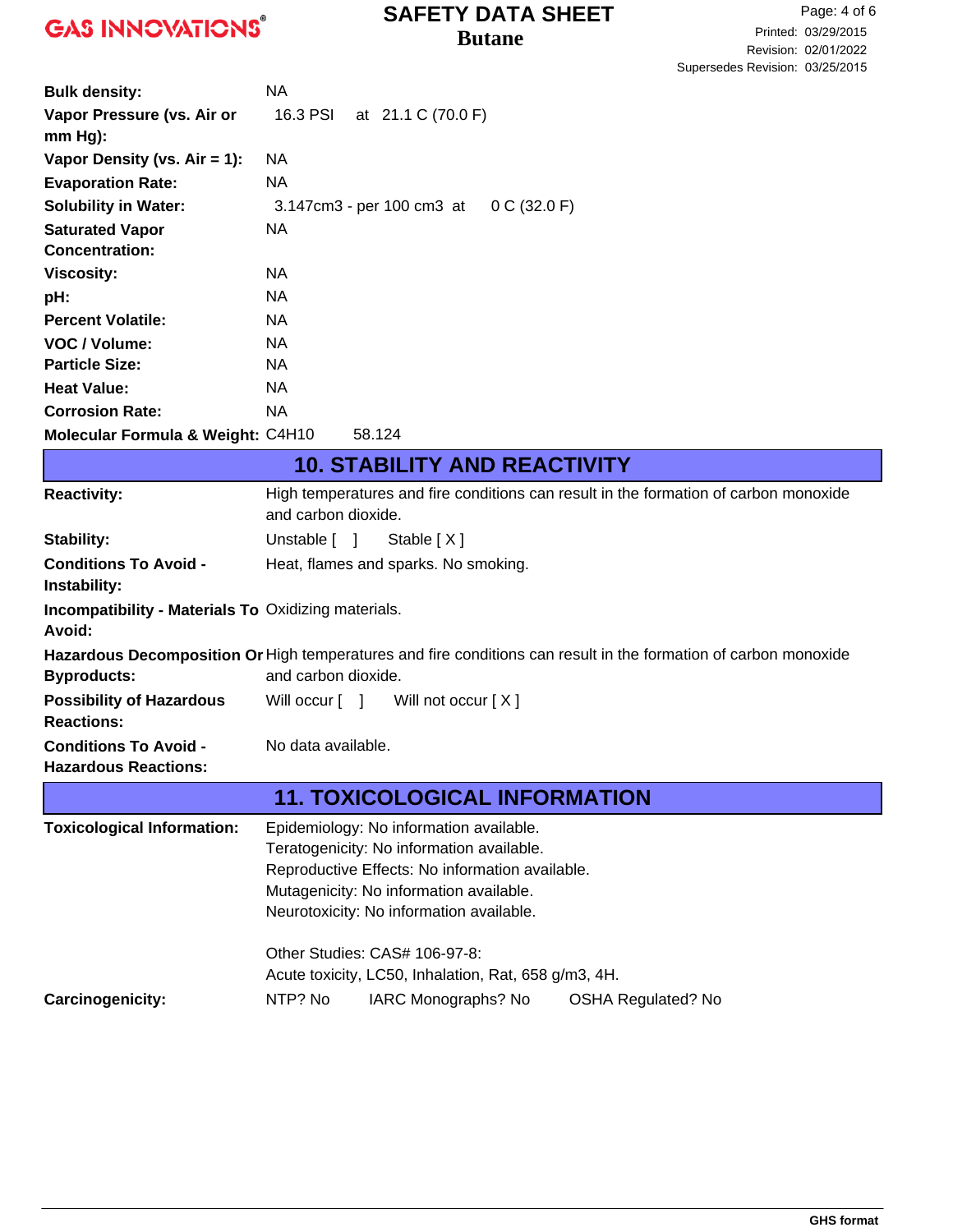#### **Butane SAFETY DATA SHEET**

|                                               | <b>12. ECOLOGICAL INFORMATION</b>                                                                                                                                                                    |  |  |
|-----------------------------------------------|------------------------------------------------------------------------------------------------------------------------------------------------------------------------------------------------------|--|--|
| <b>General Ecological</b><br>Information:     | Environmental: No information available.<br>Physical: No information available.                                                                                                                      |  |  |
| <b>Results of PBT and vPvB</b><br>assessment: | No data available.                                                                                                                                                                                   |  |  |
| Persistence and<br>Degradability:             | No data available.                                                                                                                                                                                   |  |  |
| <b>Bioaccumulative Potential:</b>             | No data available.                                                                                                                                                                                   |  |  |
| <b>Mobility in Soil:</b>                      | No data available.                                                                                                                                                                                   |  |  |
|                                               | <b>13. DISPOSAL CONSIDERATIONS</b>                                                                                                                                                                   |  |  |
| <b>Waste Disposal Method:</b>                 | Do not attempt to dispose of residual or unused quantities. Return container to supplier.<br>Dispose of contents/containers in accordance with local/regional/national/international<br>regulations. |  |  |
| <b>14. TRANSPORT INFORMATION</b>              |                                                                                                                                                                                                      |  |  |

#### **TRANSPORTATION DOCUMENT DESCRIPTION: UN1011 Butane (see also Petroleum gases, liquefied (UN1075). 2.1**

|                          |               | DOT Proper Shipping Name: Butane. see also Petroleum gases, liquefied (UN1075). |
|--------------------------|---------------|---------------------------------------------------------------------------------|
| <b>DOT Hazard Class:</b> | 2.1           | FLAMMABLE GAS                                                                   |
| <b>UN/NA Number:</b>     | <b>UN1011</b> |                                                                                 |
|                          |               |                                                                                 |

#### *DOT Special Provisions (49 CFR172.102)*



*For domestic transportation only, the identification number UN1075 may be used in place of the identification number specified in column (4) of the 172.101 table. The identification number used must be consistent on package markings, shipping papers and emergency response information.*

### **15. REGULATORY INFORMATION**

#### **EPA SARA (Superfund Amendments and Reauthorization Act of 1986) Lists**

| CAS#     | <b>Hazardous Components (Chemical Name)</b> | S. 302 (EHS)                                                                                                                                                                                                                                     | S. 304 RQ | S. 313 (TRI) |
|----------|---------------------------------------------|--------------------------------------------------------------------------------------------------------------------------------------------------------------------------------------------------------------------------------------------------|-----------|--------------|
| 106-97-8 | <b>Butane</b>                               | No.                                                                                                                                                                                                                                              | No.       | No.          |
| CAS#     | <b>Hazardous Components (Chemical Name)</b> | <b>Other US EPA or State Lists</b>                                                                                                                                                                                                               |           |              |
| 106-97-8 | <b>Butane</b>                               | TSCA: Yes - Inventory: CA PROP.65: No: CA TAC, Title 8:<br>Title 8: MA Oil/HazMat: Yes: MI CMR, Part 5: No: NC TAP:<br>No; NJ EHS: Yes - 0273; NY Part 597: No; PA HSL: Yes - 1;<br>SC TAP: No: WI Air: No                                       |           |              |
| CAS#     | <b>Hazardous Components (Chemical Name)</b> | <b>International Regulatory Lists</b>                                                                                                                                                                                                            |           |              |
| 106-97-8 | <b>Butane</b>                               | Canadian DSL: Yes; Canadian NDSL: No; Mexico INSQ: Yes -<br>1011; Australia ICS: Yes: New Zealand IOC: Yes: China<br>IECSC: Yes; Japan ENCS: Yes - (2)-4; Korea ECL: Yes -<br>KE-03751; Philippines ICCS: Yes; REACH: Yes - (R), (P), C1,<br>M2. |           |              |

#### **16. OTHER INFORMATION**

**Additional Information About** No data available. **This Product: Company Policy or Disclaimer: Revision Date:** 03/25/2015

The information, recommendations, and suggestions herein were compiled from reference material and other sources believed to be reliable. However, the SDS's accuracy or completeness is not guaranteed by Gas Innovations or its affiliates, nor is